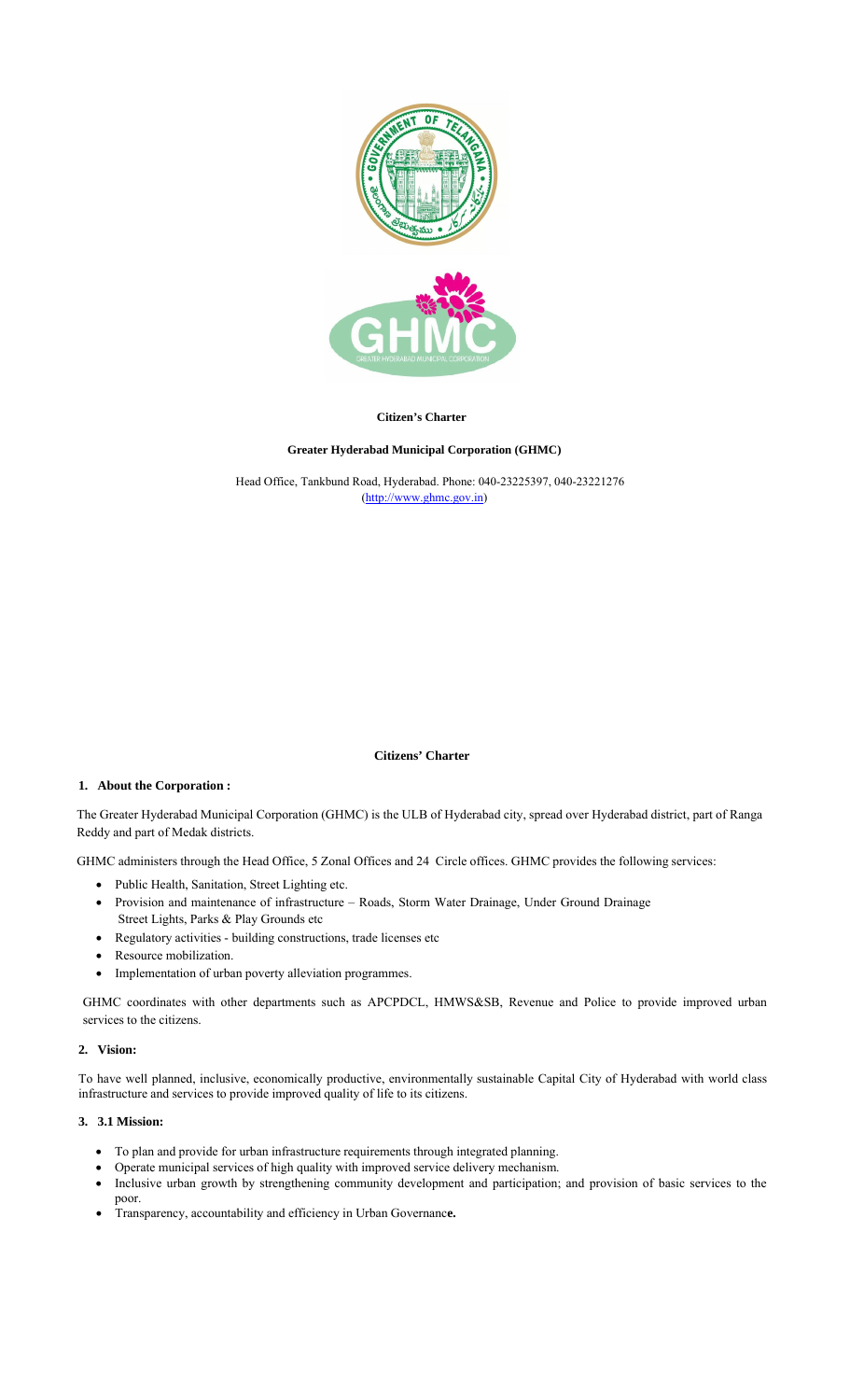## **3.2 Objectives:**

- 1. Improvement of municipal infrastructure services.
- 2. Development of the city of Hyderabad in respect of planning, development and regulatory actions.
- 3. To strengthen the financial position of GHMC.
- 4. To ensure that all the areas of GHMC are kept clean and pleasant for better living.
- 5. To ensure better implementation of programmes for Urban Poverty Alleviation in GHMC.
- 6. To facilitate, finance and creation of infrastructure for urban transport and services including metro rail.
- 7. To facilitate improvement of capacities of key stakeholders in Urban Development.
- 8. To formulate and implement urban reforms.

# **3.3. Functions:**

GHMC provides the following civic services and infrastructure facilities to its citizens:

## **Civic Services:**

- Health, sanitation and conservancy services including:
- o Solid waste management
- o Control of malaria and other epidemic diseases
- o Preventive health care and control of epidemics
- o Prevention of food adulteration and
- o Vital statistics including registration of births and deaths

## **Infrastructure Services:**

- Roads, Bridges including Flyovers, Culverts, Subways etc
- Widening of Roads and Improvements to Junctions
- Traffic and Transportation amenities
- Street Lighting
- Storm water drainage and flood control
- Parks, Play grounds, Swimming pools,Stadium , Avenue and Block plantations

- Rain water harvesting and Water conservation
- Town Planning Zoning and Building regulations
- Slum improvement and Urban Community Development
- Slaughter Houses, crematoria and burial grounds
- Hospitals, Dispensaries and Maternity & Child welfare centers

#### **4. Services and Service Standards:**

## **4.1.Service Delivery Offices:**

The corporation has following levels of offices rendering different services shown against each type of office**.**

| SI.<br>No.       | <b>Office</b>                                      | <b>Services offered</b>                                                                                                                                                                                                                                                                                                                                                    |
|------------------|----------------------------------------------------|----------------------------------------------------------------------------------------------------------------------------------------------------------------------------------------------------------------------------------------------------------------------------------------------------------------------------------------------------------------------------|
| 1.               | GHMC Head Office - headed by Commissioner          | All services related to:<br>General Coordination at City Level<br>Building permissions of $12m$ above (stilt + 5 floors)<br>and Multi-storeyed Building (MSB)<br>Lay out permissions<br>Traffic and Transportation Planning<br>Major structures viz., Housing, Widening of Roads,<br>Bridges and flyovers, junction improvement<br>Sanitary landfill site at Jawahar Nagar |
| $\overline{2}$ . | Zonal Office – headed by Zonal Commissioner        | All services related to:<br>General Coordination at Zonal Level<br>Building permissions above 10 m (stilt $+$ 4 floors)                                                                                                                                                                                                                                                    |
| 3.               | Circle Office – headed by Deputy Commissioner (DC) | All services related to:<br>General coordination at circle level<br>Property Tax and other Municipal Taxes and Fees.<br>Street Cleaning, Garbage Lifting and Transportation,                                                                                                                                                                                               |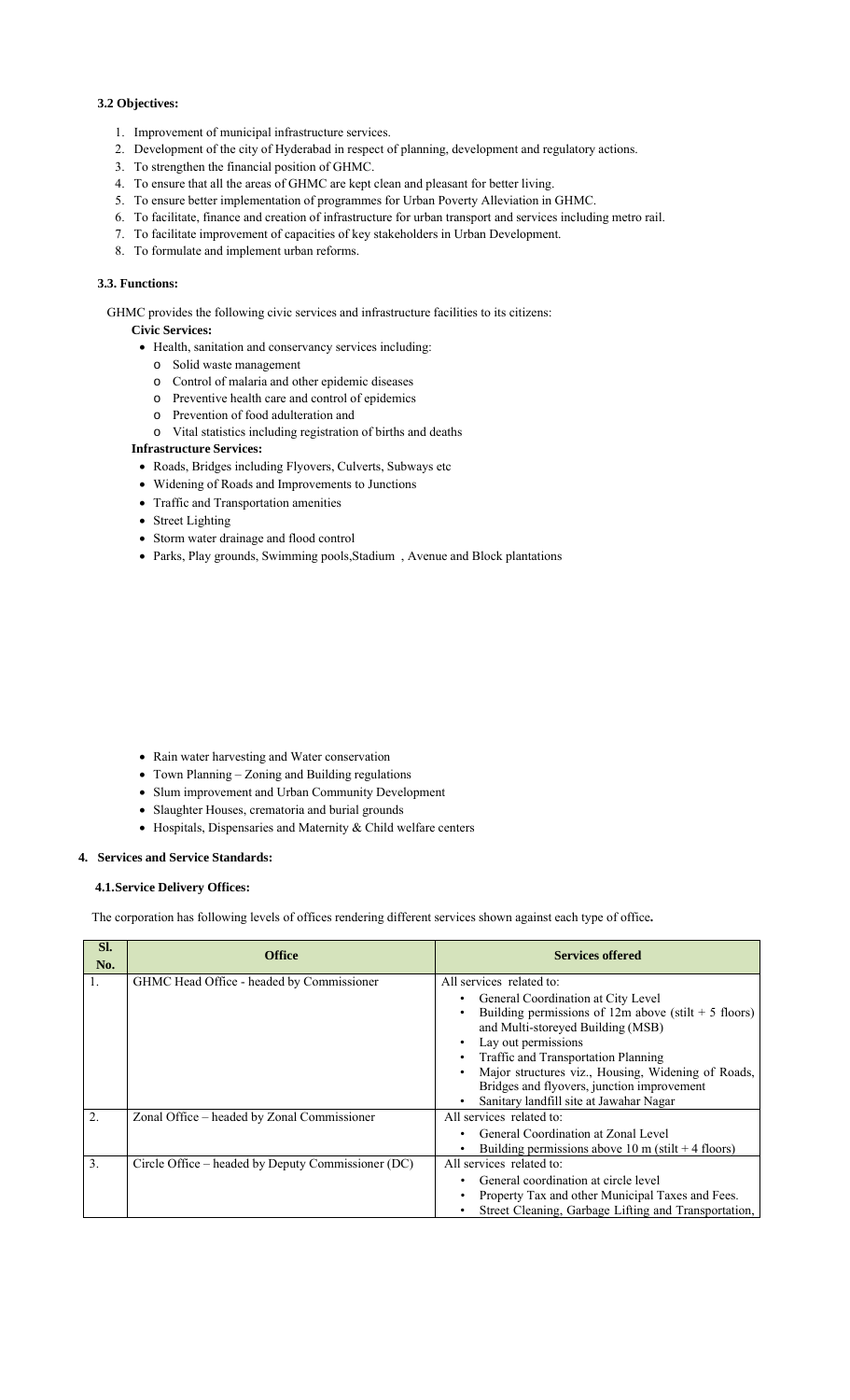| Sl.<br>No. | <b>Office</b> | <b>Services offered</b>                                                                                                                                                                                                                                                                                                                                                                                                      |
|------------|---------------|------------------------------------------------------------------------------------------------------------------------------------------------------------------------------------------------------------------------------------------------------------------------------------------------------------------------------------------------------------------------------------------------------------------------------|
|            |               | animal control and maintenance of toilets.<br>Birth & Death registration<br>Infrastructure services including maintenance of<br>civic infrastructure viz., roads, drains, street lights,<br>parks and play grounds etc<br>Building Regulation and Permission<br>Implementation of poverty alleviation programmes<br>include self employment, placement, bank linkage,<br>Self Help Groups formation and capacity building of |
|            |               | CBOs, Disabled groups (Vikasam)<br>Senior Citizens (Aasara)                                                                                                                                                                                                                                                                                                                                                                  |

# **4.2.Timings:**

Offices of the corporation work from 10.30 am to 5.00 pm. Citizens can file applications for all services during the office hours.

# **4.3.Our Key Services:**

| SI.<br>No. | <b>Service</b>                 | <b>Documents required</b><br>(All copies to be attested by Gazetted Officer) | <b>Fees</b> | <b>Time</b><br>frame | <b>Officer</b><br>rendering<br>the service | <b>Officer to</b><br>be<br>contacted<br>for delay or<br>default in<br>service |
|------------|--------------------------------|------------------------------------------------------------------------------|-------------|----------------------|--------------------------------------------|-------------------------------------------------------------------------------|
|            | A. Health & Sanitation Section |                                                                              |             |                      |                                            |                                                                               |

| Sl.<br>No.     | <b>Service</b>                     | <b>Documents required</b><br>(All copies to be attested by Gazetted Officer)                                                                                                                                                                                                                                                                                                       | <b>Fees</b>                    | <b>Time</b><br>frame | <b>Officer</b><br>rendering<br>the service | <b>Officer</b> to<br>be<br>contacted<br>for delay or<br>default in<br>service |
|----------------|------------------------------------|------------------------------------------------------------------------------------------------------------------------------------------------------------------------------------------------------------------------------------------------------------------------------------------------------------------------------------------------------------------------------------|--------------------------------|----------------------|--------------------------------------------|-------------------------------------------------------------------------------|
| 1.             | Issue of trade license             | Application (in prescribed format)<br>$\bullet$<br>Self assessment form.<br>$\bullet$<br>Property tax receipt upto date<br>$\bullet$<br>Rental/sale/lease deed<br>$\bullet$<br>Location plan - blue print copies -3<br>٠<br>NOC from two immediate neighbours<br>$\bullet$<br>Building Sanction plan / OC plan obtained<br>$\bullet$<br>from GHMC<br>Passport size photos - 2<br>٠ | As per<br>schedule of<br>rates | 30<br>days           | <b>AMOH</b>                                | DC                                                                            |
| 2.             | Renewal of Trade<br>License        | Existing Trade License.<br>$\bullet$<br>Rental Agreement (if applicable).<br>$\bullet$<br>Property Tax receipt showing upto date<br>$\bullet$<br>payment.                                                                                                                                                                                                                          | As per<br>Schedule<br>rates    | 10<br>days           | ALO/AMOH                                   | DC                                                                            |
| 3 <sub>1</sub> | Issue of Sanitation<br>Certificate | Application (in prescribed format)<br>$\bullet$<br>Copy of Property Documents<br>$\bullet$<br>Copy of Lease Agreement<br>$\bullet$<br>Up to date Property Tax Receipt<br>$\bullet$                                                                                                                                                                                                 | L,                             | 10<br>days           | <b>AMOH</b>                                | DC                                                                            |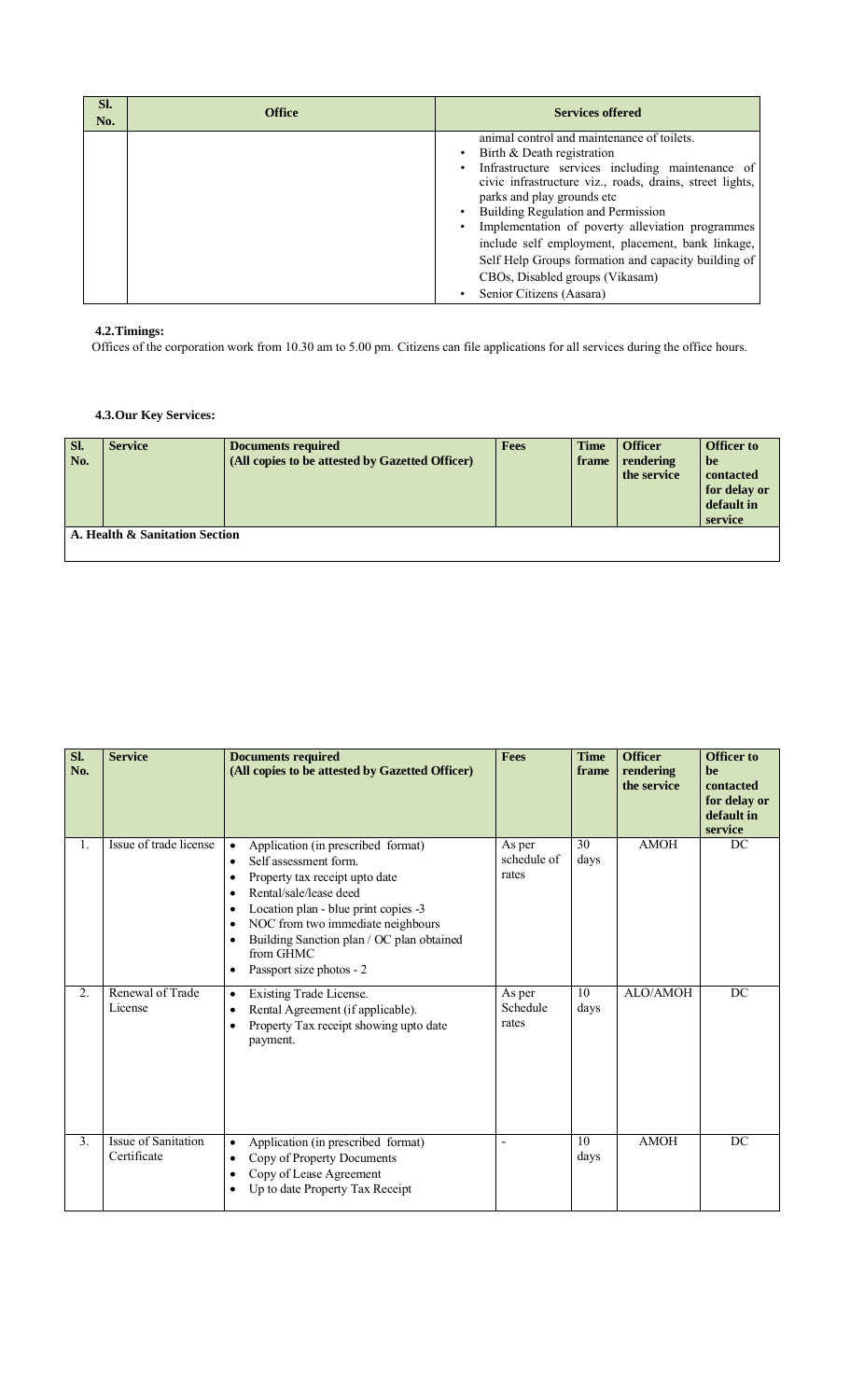| Sl.<br>No.       | <b>Service</b>                                                           | <b>Documents required</b><br>(All copies to be attested by Gazetted Officer)                                                                                                                                                                                                                                                                                                                   | <b>Fees</b>                    | <b>Time</b><br>frame | <b>Officer</b><br>rendering<br>the service | <b>Officer to</b><br>be<br>contacted<br>for delay or<br>default in<br>service |
|------------------|--------------------------------------------------------------------------|------------------------------------------------------------------------------------------------------------------------------------------------------------------------------------------------------------------------------------------------------------------------------------------------------------------------------------------------------------------------------------------------|--------------------------------|----------------------|--------------------------------------------|-------------------------------------------------------------------------------|
| 4.               | Trade License<br>(Veterinary)                                            | Application (in prescribed format)<br>$\bullet$<br>Self assessment form<br>$\bullet$<br>Rental/sale/lease deed.<br>$\bullet$<br>Property tax receipt up to date<br>$\bullet$<br>Location plans-blue print copies-3<br>$\bullet$<br>NOC from two immediate neighbors<br>$\bullet$<br>Building Sanction plan/OC obtained from<br>$\bullet$<br><b>GHMC</b><br>Passport size photos-2<br>$\bullet$ | As per<br>schedule of<br>rates | 15<br>days           | Veterinary<br>Officer                      | DC                                                                            |
| $\overline{5}$ . | License for pet dogs                                                     | Application (in prescribed format)<br>$\bullet$<br>NOC from neighbors<br>$\bullet$<br>Health certificate from veterinarian<br>$\bullet$                                                                                                                                                                                                                                                        | $Rs.50/-$                      | 7 days               | Veterinary<br>Officer                      | DC                                                                            |
| 6.               | Issue of Birth/Death<br>certificate                                      | Application (in prescribed format)                                                                                                                                                                                                                                                                                                                                                             | Rs.20/- per<br>certificate     | 7 days               | <b>AMOH</b>                                | DC                                                                            |
| 7.               | Supply of extra<br>copies of Birth<br>certificate / Death<br>certificate | Application in prescribed format                                                                                                                                                                                                                                                                                                                                                               | $Rs.20/-$                      | 3 days               | <b>AMOH</b>                                | DC                                                                            |
|                  | Corrections in                                                           |                                                                                                                                                                                                                                                                                                                                                                                                |                                |                      |                                            | DC                                                                            |
| 8.               | Birth/Death<br>certificates                                              | Application (in prescribed format)<br>$\bullet$<br>Declaration by the nearest relative (Parents /<br>$\bullet$<br>Children's /Spouse) in case of death and either<br>father or mother in case of live birth                                                                                                                                                                                    | Rs 80/- per<br>certificate     | 7 days               | <b>AMOH</b>                                |                                                                               |

| Sl.<br>No. | <b>Service</b>                            | <b>Documents required</b><br>(All copies to be attested by Gazetted Officer)                                                                                                                                                                                                                                                                                                                                                                                                                                                                                                                                                                                                                                                                                                                                                                       | <b>Fees</b>                | <b>Time</b><br>frame | <b>Officer</b><br>rendering<br>the service | <b>Officer to</b><br>be<br>contacted<br>for delay or<br>default in<br>service |
|------------|-------------------------------------------|----------------------------------------------------------------------------------------------------------------------------------------------------------------------------------------------------------------------------------------------------------------------------------------------------------------------------------------------------------------------------------------------------------------------------------------------------------------------------------------------------------------------------------------------------------------------------------------------------------------------------------------------------------------------------------------------------------------------------------------------------------------------------------------------------------------------------------------------------|----------------------------|----------------------|--------------------------------------------|-------------------------------------------------------------------------------|
|            |                                           | Declaration to be attested by two Gazetted<br>$\bullet$<br>Officers<br>Notarized affidavit on Rs. 10/- Non Judicial<br>$\bullet$<br><b>Stamp Paper</b><br>Original Birth / Death Certificates already taken<br>$\bullet$<br>are to be returned<br>Documentary Evidences like - Educational<br>$\bullet$<br>Certificates, Election ID Card, Ration Card,<br>Passport, Driving Licenses, Marriage<br>Certificate, LIC Policies, Caste Certificates,<br>Property Papers, Aadhar card, Ration card etc.<br>Consent Letter from the concerned Hospital<br>$\bullet$<br>regarding correction to the effect<br>Other child certificates, if any<br>$\bullet$<br>In case of Medico Legal Death:<br>$\bullet$<br><b>FIR</b><br>$\Omega$<br>Post Mortem Report<br>$\circ$<br>Form 2 by concerned Police Station<br>$\circ$<br>Any other supporting documents |                            |                      |                                            |                                                                               |
| 9.         | Inclusion of name in<br>Birth certificate | Within 1 year of child birth:<br>Application (in prescribed format)<br>$\bullet$<br>After 1 year but before 3 years:<br>Application (in prescribed format)                                                                                                                                                                                                                                                                                                                                                                                                                                                                                                                                                                                                                                                                                         | Rs.30/- per<br>certificate | 7 days               | <b>AMOH</b>                                | DC                                                                            |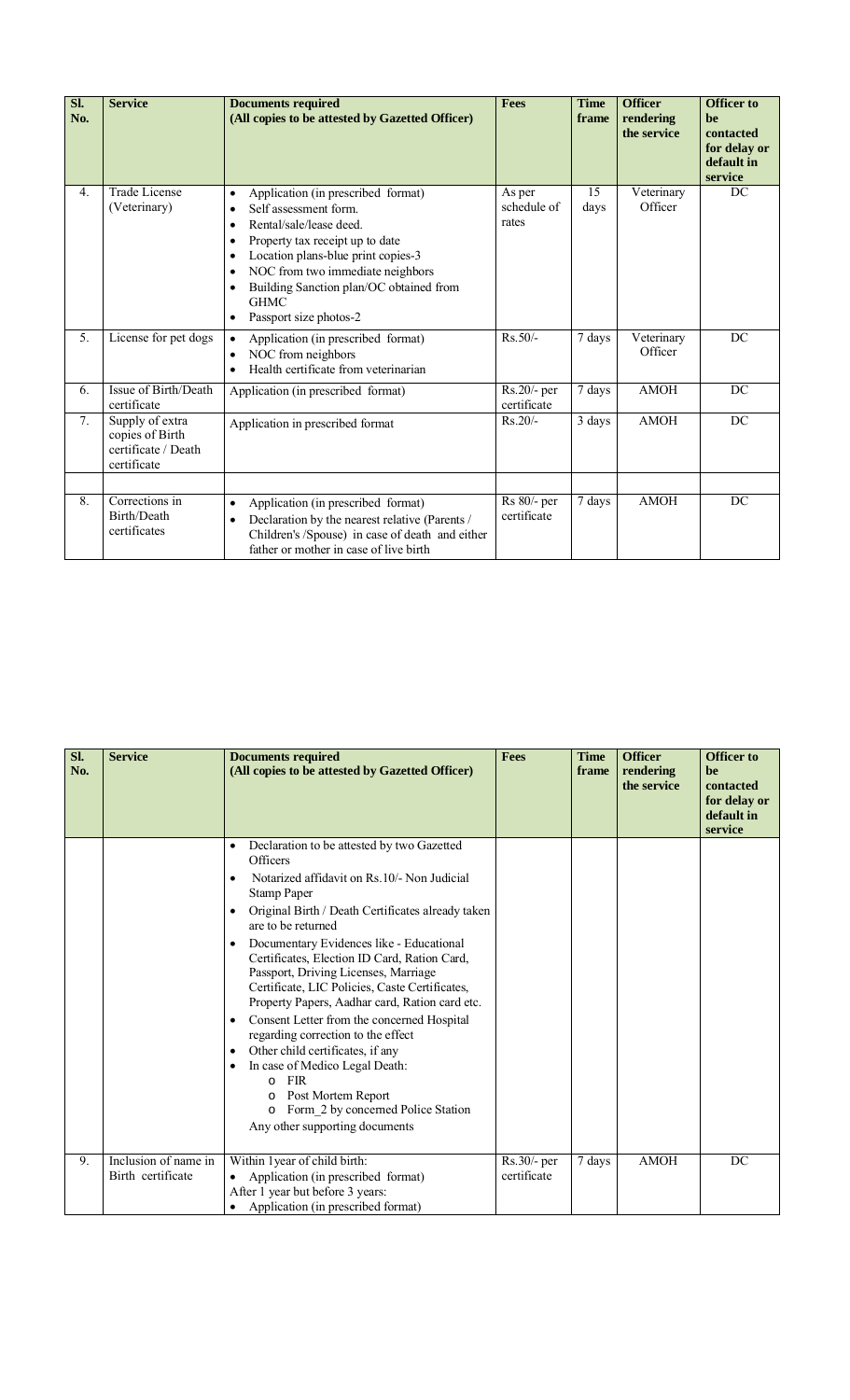| Sl.<br>No. | <b>Service</b>                                      | <b>Documents required</b><br>(All copies to be attested by Gazetted Officer)                                                                                                                                                                                                                                                                                                                                                                                                                                                                                                                                                                                                                                                                                                                                                                                                                                                                                                                        | <b>Fees</b>                  | <b>Time</b><br>frame | <b>Officer</b><br>rendering<br>the service | <b>Officer to</b><br>be<br>contacted<br>for delay or<br>default in<br>service |
|------------|-----------------------------------------------------|-----------------------------------------------------------------------------------------------------------------------------------------------------------------------------------------------------------------------------------------------------------------------------------------------------------------------------------------------------------------------------------------------------------------------------------------------------------------------------------------------------------------------------------------------------------------------------------------------------------------------------------------------------------------------------------------------------------------------------------------------------------------------------------------------------------------------------------------------------------------------------------------------------------------------------------------------------------------------------------------------------|------------------------------|----------------------|--------------------------------------------|-------------------------------------------------------------------------------|
| 10.        | Non-availability<br>certificate of Birth /<br>Death | Affidavit on Rs.10/- on non judicial stamp<br>$\bullet$<br>paper by parents<br>After 3 years of child birth:<br>Application form (in prescribed format)<br>$\bullet$<br>Ration Card / any other Residence Proof<br>$\bullet$<br>School Bonafide Certificate<br>$\bullet$<br><b>Birth Certificate</b><br>$\bullet$<br>If the applicant is unable to produce the above<br>documents, a Notarized Affidavit with the cause<br>satisfied by the registrar may be submitted.<br>For birth:<br>Ration Card/Any other Residence Proof<br>$\bullet$<br>School Bonafide Certificate<br>$\bullet$<br>Secondary School Marks Sheet<br>٠<br>Notarized Affidavit<br>$\bullet$<br>For death:<br>Ration Card/Any other Residence Proof<br>$\bullet$<br>Notarized Affidavit<br>$\bullet$<br>Other documentary evidences to prove the<br>$\bullet$<br>place of death<br><b>Burial Ground Receipt</b><br>$\bullet$<br>In case of Medico Legal cases<br>$\bullet$<br><b>FIR</b><br>$\Omega$<br>Post mortem report<br>O | $Rs.20/-$ per<br>certificate | 7 days               | <b>AMOH</b>                                | DC                                                                            |

| SI.<br>No. | <b>Service</b>                                                           | <b>Documents required</b><br>(All copies to be attested by Gazetted Officer)                          | <b>Fees</b>    | <b>Time</b><br>frame              | <b>Officer</b><br>rendering<br>the service | <b>Officer to</b><br>be<br>contacted<br>for delay or<br>default in<br>service |
|------------|--------------------------------------------------------------------------|-------------------------------------------------------------------------------------------------------|----------------|-----------------------------------|--------------------------------------------|-------------------------------------------------------------------------------|
|            |                                                                          | Form 2 given by concerned Police<br>$\circ$<br>Station<br>Any other supporting documents<br>$\bullet$ |                |                                   |                                            |                                                                               |
| 11.        | Grievance on<br>sweeping<br>not done                                     |                                                                                                       |                | 48 hrs                            | Sanitary<br>Supervisor                     | Assistant<br>Medical<br>Officer                                               |
| 12.        | Grievance on<br>garbage not lifted                                       | ۳                                                                                                     |                | 48 hrs                            | Sanitary<br>Supervisor                     | Assistant<br>Medical<br>Officer                                               |
| 13.        | Removal of Dead<br>Animals / Carcasses                                   |                                                                                                       |                | 48 hrs                            | Sanitary<br>Supervisor                     | Assistant<br>Medical<br>Officer                                               |
| 14.        | Catching of Rabid<br>dogs                                                |                                                                                                       | $\blacksquare$ | $\overline{48}$ hrs<br>Supervisor | Sanitary<br>Medical                        | Assistant<br>Officer                                                          |
| 15.        | Catching of animals<br>in case of animal<br>menace                       | L,                                                                                                    | $\blacksquare$ | 10<br>days                        | Veterinary<br>Officer                      | Assistant<br>Director<br>(Veterinary)                                         |
|            | <b>B.</b> Electrical:                                                    |                                                                                                       |                |                                   |                                            |                                                                               |
| 16.        | Grievance of Non-<br>glowing street Lights<br>(other than high<br>masts) | ÷.                                                                                                    |                | 48 hrs                            | AE<br>(Electrical)                         | <b>DEE</b><br>(Electrical)                                                    |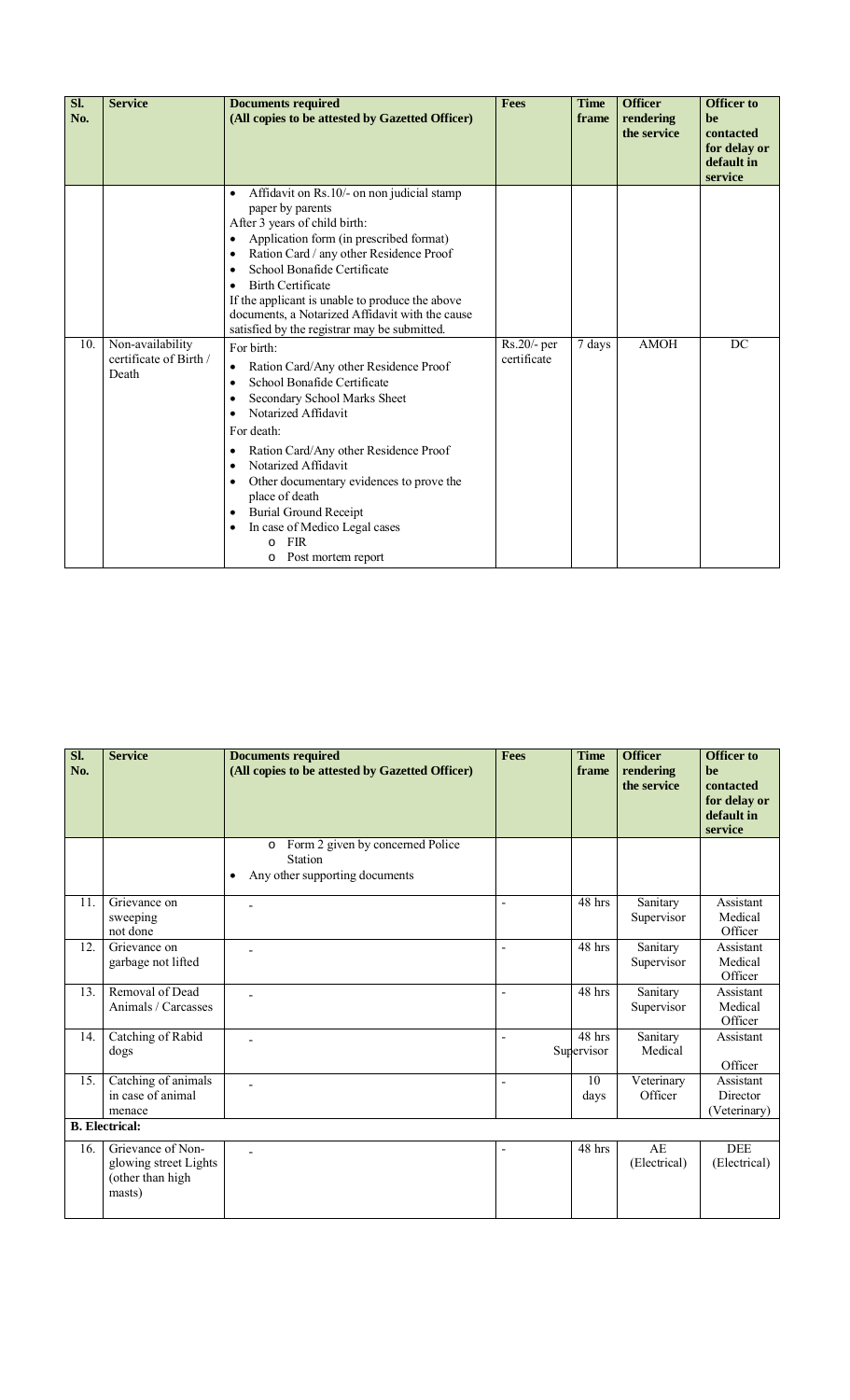| Sl.<br>No. | <b>Service</b>                                                       | <b>Documents required</b><br>(All copies to be attested by Gazetted Officer)                                                                                                                                                                                                                                                                                                           | <b>Fees</b>                                                    | <b>Time</b><br>frame | <b>Officer</b><br>rendering<br>the service | <b>Officer to</b><br>be<br>contacted<br>for delay or<br>default in<br>service |
|------------|----------------------------------------------------------------------|----------------------------------------------------------------------------------------------------------------------------------------------------------------------------------------------------------------------------------------------------------------------------------------------------------------------------------------------------------------------------------------|----------------------------------------------------------------|----------------------|--------------------------------------------|-------------------------------------------------------------------------------|
|            | <b>C. Property Tax Section</b>                                       |                                                                                                                                                                                                                                                                                                                                                                                        |                                                                |                      |                                            |                                                                               |
| 17.        | Assessment of<br>property tax / Re-<br>assessment of<br>property tax | Application (in prescribed format)<br>$\bullet$<br>Copy of registered sale deed<br>$\bullet$<br>Copy of sanctioned plan<br>$\bullet$<br>Copy of occupancy certificate<br>$\bullet$<br>Copy of unregistered document in case not<br>$\bullet$<br>registered<br>Indemnity bond of Rs.100/- in case of<br>$\bullet$<br>unregistered properties<br>For re-assessment:                      |                                                                | 30<br>days           | Valuation<br>Officer                       | DC                                                                            |
|            |                                                                      | Copy of sanctioned plan<br>$\bullet$<br>Copy of occupancy certificate<br>$\bullet$                                                                                                                                                                                                                                                                                                     |                                                                |                      |                                            |                                                                               |
| 18.        | Revision Petition on<br>Property tax                                 | Application (in prescribed format)<br>$\bullet$<br>Copy of latest tax receipt<br>$\bullet$<br>Copy of building plan<br>$\bullet$                                                                                                                                                                                                                                                       |                                                                | 30<br>days           | Valuation<br>Officer                       | DC                                                                            |
| 19.        | Mutation of property                                                 | Application (in prescribed format)<br>$\bullet$<br>Notice of transfer under sec 208 of GHMC Act<br>$\bullet$<br>duly signed by both the vendor and vendee<br>Copy of registered sale deed / gift deed/ will<br>$\bullet$<br>deed duly attested<br>Non judicial stamp paper of Rs.20/- per each<br>$\bullet$<br>copy of document<br>Undertaking on Notarized Affidavit cum<br>$\bullet$ | $0.1\%$ of the<br>Latest<br>Market<br>(Registratio<br>n) Value | 30<br>days           | AMC                                        | DC                                                                            |

| Sl.<br>No. | <b>Service</b>                           | <b>Documents required</b><br>(All copies to be attested by Gazetted Officer)                                                                                                                                                                                                          | <b>Fees</b>                                                             | <b>Time</b><br>frame | <b>Officer</b><br>rendering<br>the service | <b>Officer to</b><br>be<br>contacted<br>for delay or<br>default in<br>service |
|------------|------------------------------------------|---------------------------------------------------------------------------------------------------------------------------------------------------------------------------------------------------------------------------------------------------------------------------------------|-------------------------------------------------------------------------|----------------------|--------------------------------------------|-------------------------------------------------------------------------------|
| 20.        | Certified copy of<br>assessment register | Indemnity Bond on Rs.50/- Stamp Paper<br>Copy of Property tax paid till date<br>$\bullet$<br>Copy of Death Certificate/ Succession<br>$\bullet$<br>Certificate.<br>Latest EC<br>$\bullet$<br>Market value certificate<br>$\bullet$<br>Application (in prescribed format)<br>$\bullet$ | $Rs.50/-$                                                               | 7 days               | <b>AMC</b>                                 | DC                                                                            |
|            | D. Engineering                           |                                                                                                                                                                                                                                                                                       |                                                                         |                      |                                            |                                                                               |
| 21.        | Road cutting<br>permission               | Application (in prescribed format)<br>$\bullet$<br>Location sketch<br>$\bullet$<br>Permission from HMWSSB/APCPDCL.<br>$\bullet$<br>Permission from traffic police<br>$\bullet$<br>(Given only in Nov and Dec months)                                                                  | As indicated<br>by the<br>officer<br>concerned<br>after<br>verification | 30<br>days           | AE                                         | DEE/EE                                                                        |
| 22.        | Filling of pot holes                     |                                                                                                                                                                                                                                                                                       |                                                                         | 15<br>days           | AE                                         | DEE/EE                                                                        |
| 23.        | Catch pit cover<br>Replacement           |                                                                                                                                                                                                                                                                                       |                                                                         | 3 days               | AE                                         | DEE/EE                                                                        |
| 24.        | Removal of water<br>stagnation           |                                                                                                                                                                                                                                                                                       |                                                                         | 48 hrs               | AE                                         | DEE/EE                                                                        |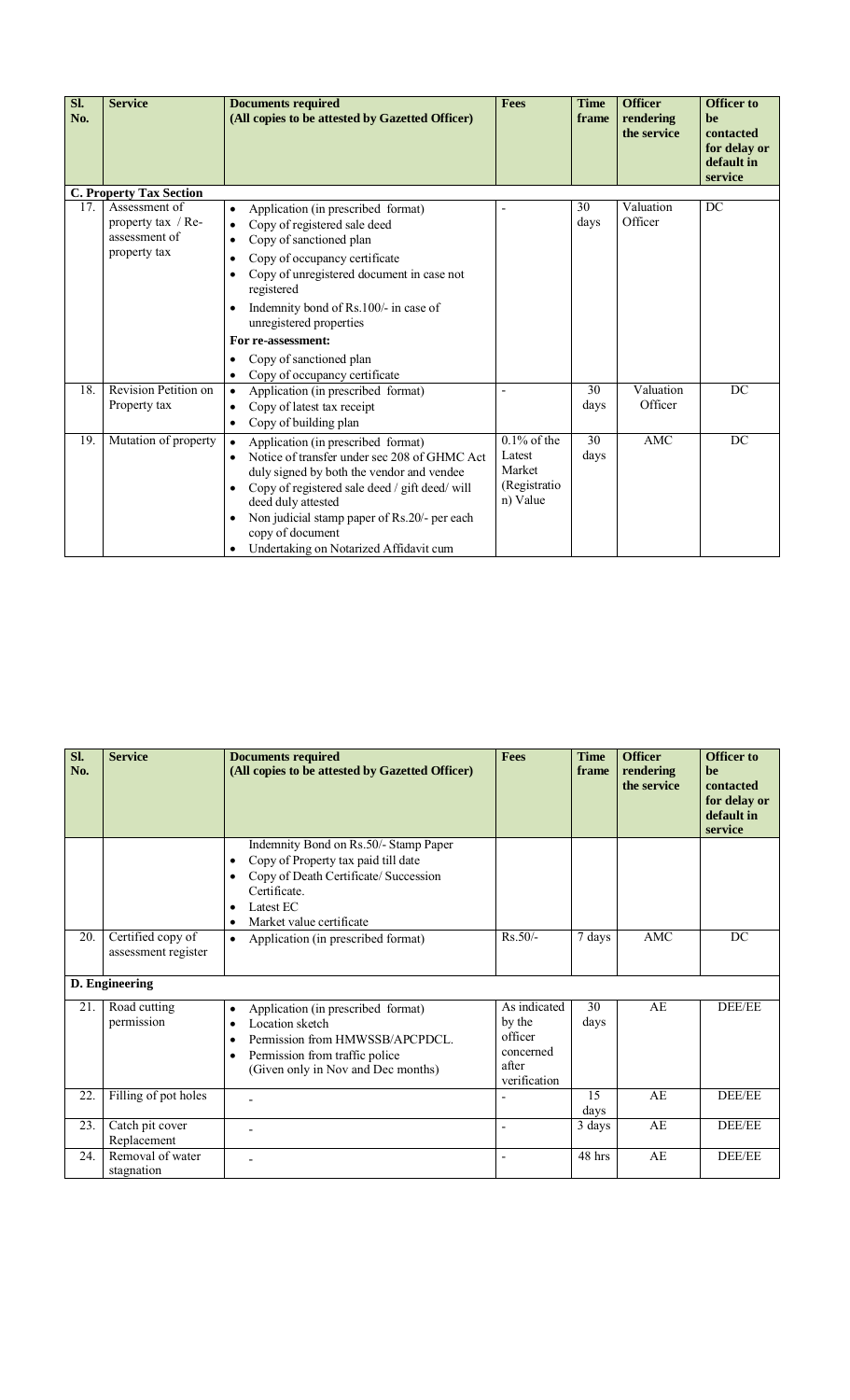| Sl.<br>No. | <b>Service</b>                                                                                                         | <b>Documents required</b><br>(All copies to be attested by Gazetted Officer)                                                                                                                                                                                                                                                                                                                                                                                                                                                                                                                                                                                                                                                                                                                                                          | <b>Fees</b>                                                                                                                                                                                                                                 | <b>Time</b><br>frame | <b>Officer</b><br>rendering<br>the service | <b>Officer to</b><br>be<br>contacted<br>for delay or<br>default in |
|------------|------------------------------------------------------------------------------------------------------------------------|---------------------------------------------------------------------------------------------------------------------------------------------------------------------------------------------------------------------------------------------------------------------------------------------------------------------------------------------------------------------------------------------------------------------------------------------------------------------------------------------------------------------------------------------------------------------------------------------------------------------------------------------------------------------------------------------------------------------------------------------------------------------------------------------------------------------------------------|---------------------------------------------------------------------------------------------------------------------------------------------------------------------------------------------------------------------------------------------|----------------------|--------------------------------------------|--------------------------------------------------------------------|
| 25.        | Removal of Chokes<br>/blockages in<br>emergencies/others                                                               |                                                                                                                                                                                                                                                                                                                                                                                                                                                                                                                                                                                                                                                                                                                                                                                                                                       |                                                                                                                                                                                                                                             | 48 hrs               | AE                                         | service<br>DEE/EE                                                  |
| 26.        | <b>E. Town Planning</b><br><b>Building Permission</b><br>for individual<br>residential<br>buildings below 10<br>meters | Application (in prescribed format)<br>$\bullet$<br>Building Application duly signed by the owner,<br>$\bullet$<br>Builder & Architect Engineer<br>Declaration forms duly signed by the owner<br>$\bullet$<br>and attested by Gazetted Officer<br>License copy of Architect/Engineer<br>$\bullet$<br>NOC from the Joint Collector<br>$\bullet$<br>Previously Sanctioned Plan<br>$\bullet$<br>ULC clearance for above 1000 Sq. mtrs.<br>$\bullet$<br>ULC Affidavit (Below 1000 Sq. mtrs.)<br>$\bullet$<br>Ownership document (Two sets attested by<br>$\bullet$<br>Gazetted Officer)<br>LRS Proceedings in case of Unapproved<br>$\bullet$<br>Layouts<br>Link document (attested by Gazetted Officer)<br>$\bullet$<br>Xerox copy of upto date property tax receipt<br>$\bullet$<br>Rs.20/- Non-judicial stamp paper (NJSP)<br>$\bullet$ | At Head<br>office:<br>$Rs.10,000/-$<br>at the time<br>of filing<br>application.<br><b>Balance</b><br>amount as<br>indicated by<br>the officer at<br>the time of<br>approval<br>At circle<br>office:<br>Rs.10,000/-<br>as initial<br>payment | 15<br>days           | <b>ACP</b>                                 | DC                                                                 |
|            |                                                                                                                        | Building plans $(1+5)$ duly signed by Owner,<br>$\bullet$<br>Architect, Structural Engineer<br>N.O.C from Building Society concerned and in<br>$\bullet$                                                                                                                                                                                                                                                                                                                                                                                                                                                                                                                                                                                                                                                                              | and balance<br>amount as<br>indicated by                                                                                                                                                                                                    |                      |                                            |                                                                    |

| $\overline{\text{SL}}$ | <b>Service</b>             | <b>Documents required</b>                                                                  | <b>Fees</b>               | <b>Time</b> | <b>Officer</b>           | <b>Officer to</b>      |
|------------------------|----------------------------|--------------------------------------------------------------------------------------------|---------------------------|-------------|--------------------------|------------------------|
| No.                    |                            | (All copies to be attested by Gazetted Officer)                                            |                           | frame       | rendering<br>the service | <b>he</b><br>contacted |
|                        |                            |                                                                                            |                           |             |                          | for delay or           |
|                        |                            |                                                                                            |                           |             |                          | default in             |
|                        |                            |                                                                                            |                           |             |                          | service                |
|                        |                            | case of MLA Colony, Road No.12, Banjara                                                    | the officer               |             |                          |                        |
|                        |                            | Hills, NOC from the District Collector                                                     | as per the                |             |                          |                        |
|                        |                            | National Saving Certificate of Rs.2000/-<br>$\bullet$                                      | schedule of               |             |                          |                        |
|                        |                            | (Xerox copy) in the name of applicant                                                      | rates.                    |             |                          |                        |
|                        |                            | As per GOMs. No. 86 MA Dt:3-3-06. (20c) 10%                                                | (both the                 |             |                          |                        |
|                        |                            | of the total built up area in ground floor or                                              | amounts to                |             |                          |                        |
|                        |                            | second floor area to be surrendered to GHMC                                                | be paid at<br>the time of |             |                          |                        |
|                        |                            | to be marked in the proposed plan and in                                                   | filing                    |             |                          |                        |
|                        |                            | section als0                                                                               | application)              |             |                          |                        |
|                        |                            | Affidavit on Rs. 100/- Non judicial stamp paper<br>$\bullet$                               |                           |             |                          |                        |
|                        |                            | In case of commercial / Institutional / Hospital<br>$\bullet$                              |                           |             |                          |                        |
|                        |                            | buildings Reqd. Notarized Undertaking as per<br>GOMS.541 MA dt: 17.11.2000 and contractors |                           |             |                          |                        |
|                        |                            | all risk policy                                                                            |                           |             |                          |                        |
|                        |                            | Road widening plans including notarized<br>$\bullet$                                       |                           |             |                          |                        |
|                        |                            | undertaking on Rs.100/- Non-judicial stamp                                                 |                           |             |                          |                        |
|                        |                            | paper wherever applicable                                                                  |                           |             |                          |                        |
|                        |                            | Soft copy of the proposed plan<br>$\bullet$                                                |                           |             |                          |                        |
| 27.                    | <b>Building Permission</b> | Application (in prescribed format)<br>$\bullet$                                            | At Head                   | 30          | CP                       | <b>ZC</b>              |
|                        | for above 10 meters        | Building Application duly signed by the                                                    | office:                   | days        |                          |                        |
|                        | and non-residential        | Owner, Builder & Architect, Engineer                                                       | Rs.10,000/-               |             |                          |                        |
|                        | buildings                  | Declaration forms duly signed by the owner<br>$\bullet$                                    | at the time               |             |                          |                        |
|                        |                            | and attested by Gazetted Officer                                                           | of filing                 |             |                          |                        |
|                        |                            | Licence copy of Architect/ Engineer.<br>$\bullet$                                          | application.              |             |                          |                        |
|                        |                            | Previously sanctioned plan<br>$\bullet$                                                    | Balance                   |             |                          |                        |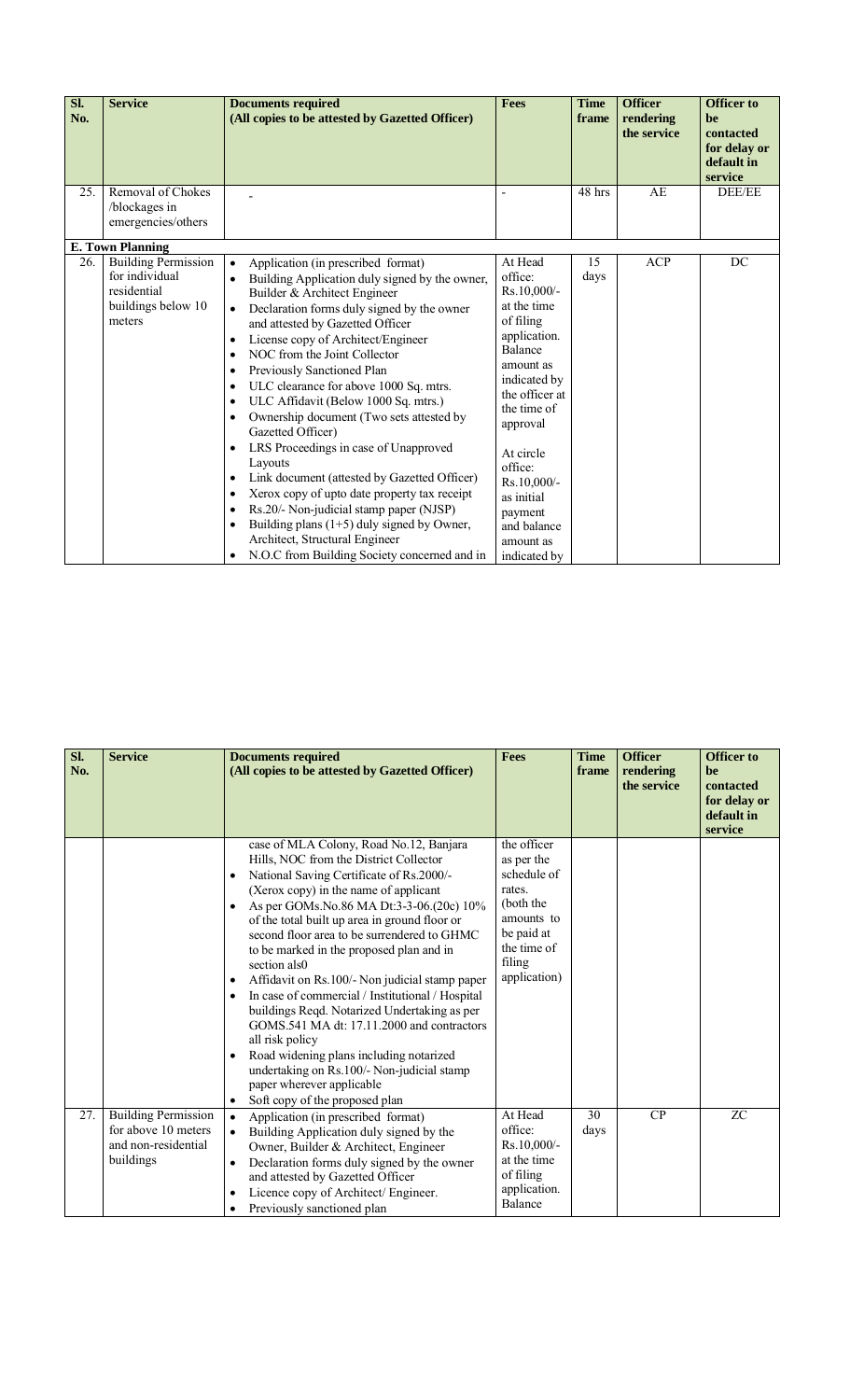| Sl.<br>No. | <b>Service</b> | <b>Documents required</b><br>(All copies to be attested by Gazetted Officer)                                                                                                                                                                                                                                                                                                                                                                                                                                                                                                                                                                                                                                                                                                                                                                                                                                                                                                                                                                                                                                                                                                                         | <b>Fees</b>                                                                                                                                                                                                                                                                       | <b>Time</b><br>frame | <b>Officer</b><br>rendering<br>the service | <b>Officer</b> to<br>be<br>contacted<br>for delay or<br>default in<br>service |
|------------|----------------|------------------------------------------------------------------------------------------------------------------------------------------------------------------------------------------------------------------------------------------------------------------------------------------------------------------------------------------------------------------------------------------------------------------------------------------------------------------------------------------------------------------------------------------------------------------------------------------------------------------------------------------------------------------------------------------------------------------------------------------------------------------------------------------------------------------------------------------------------------------------------------------------------------------------------------------------------------------------------------------------------------------------------------------------------------------------------------------------------------------------------------------------------------------------------------------------------|-----------------------------------------------------------------------------------------------------------------------------------------------------------------------------------------------------------------------------------------------------------------------------------|----------------------|--------------------------------------------|-------------------------------------------------------------------------------|
|            |                | N.O.C. from Joint Collector<br>$\bullet$<br>Land use certificate from HMDA<br>$\bullet$<br>Feasibility certificate from HMWS&SB<br>$\bullet$<br>N.O.C. from AAI, if applicable<br>$\bullet$<br>ULC clearance for above 1000 Sq. mtrs.<br>$\bullet$<br>ULC Affidavit for below 1000 Sq. mtrs<br>$\bullet$<br>Soil testing report<br>$\bullet$<br><b>Structural Stability Certificate</b><br>$\bullet$<br><b>Structural Drawings</b><br>$\bullet$<br>Ownership documents (Two sets attested by<br>$\bullet$<br>Gazz. Officer)<br>Link documents (attested by Gazz. Officer)<br>$\bullet$<br>Upto date Property tax receipt<br>$\bullet$<br>Rs.20/- Non-Judicial stamp paper<br>$\bullet$<br>Undertaking on Rs.100/- Non judicial stamp<br>$\bullet$<br>paper duly stating whether the construction is<br>taken up by the owner<br>Declaration - Cum-Undertaking on Rs.100/-<br>$\bullet$<br>Non-Judicial Stamp Paper from the owner and<br>builder<br>Undertaking on Rs. 100/- Non Judicial Stamp<br>$\bullet$<br>paper by Owner, Builder, Architect, Structural<br>Engineer (Duly Notarised)<br>Undertaking on Rs.100/- Non Judicial Stamp<br>$\bullet$<br>paper jointly by owner and builder seeking | amount as<br>indicated by<br>the officer<br>At circle<br>office:<br>Rs.10,000/-<br>as initial<br>payment<br>and<br>remaining<br>amount<br>indicated by<br>the officer<br>as per the<br>schedule of<br>rates.<br>(amount to<br>be paid at<br>the time of<br>filing<br>application) |                      |                                            |                                                                               |

| Sl.<br>No. | <b>Service</b> | <b>Documents required</b><br>(All copies to be attested by Gazetted Officer)                                                                                                                                                                                                                                                                                                                                                                                                                                                                                                                                                                                                                                                                                                                                                                                                                                                                                                                                                                                                                                                                                                      | <b>Fees</b> | <b>Time</b><br>frame | <b>Officer</b><br>rendering<br>the service | <b>Officer to</b><br>be<br>contacted<br>for delay or<br>default in<br>service |
|------------|----------------|-----------------------------------------------------------------------------------------------------------------------------------------------------------------------------------------------------------------------------------------------------------------------------------------------------------------------------------------------------------------------------------------------------------------------------------------------------------------------------------------------------------------------------------------------------------------------------------------------------------------------------------------------------------------------------------------------------------------------------------------------------------------------------------------------------------------------------------------------------------------------------------------------------------------------------------------------------------------------------------------------------------------------------------------------------------------------------------------------------------------------------------------------------------------------------------|-------------|----------------------|--------------------------------------------|-------------------------------------------------------------------------------|
|            |                | occupancy certificate (Duly Notarised)<br>Building Plans $(1+5)$ duly signed by Owner,<br>$\bullet$<br>architect, Structural Engineer<br>Joint undertaking on Rs.100/- Non Judicial<br>$\bullet$<br>Stamp paper for not stocking building<br>materials on road margin, not to enclose<br>balconies, usage of parking, payment of<br>special sanitation charges, garbage charges<br>and not to increase number of units<br>As per GO.86 MA dt:3.3.6 (20c) 10% of the<br>$\bullet$<br>total built up area in ground floor or first floor<br>or second floor area to be surrendered to<br>GHMC to be marked in the proposed plan and<br>in section also. Along with Affidavit on<br>Rs.100/- Non judicial stamp paper<br>In case of commercial / institutional /Hospital<br>$\bullet$<br>buildings reqd. notarized undertakings as per<br>G.O.Ms.541 MA dt: 17.11.2000 and<br>contractors all risk policy<br>Road widening plans including notarized<br>$\bullet$<br>undertaking on Rs.100/- Non-Judicial stamp<br>paper wherever applicable<br>Display Board Photographs (Two Numbers)<br>$\bullet$<br>Builder's License<br>$\bullet$<br>N.O.C. from Building Society concerned and |             |                      |                                            |                                                                               |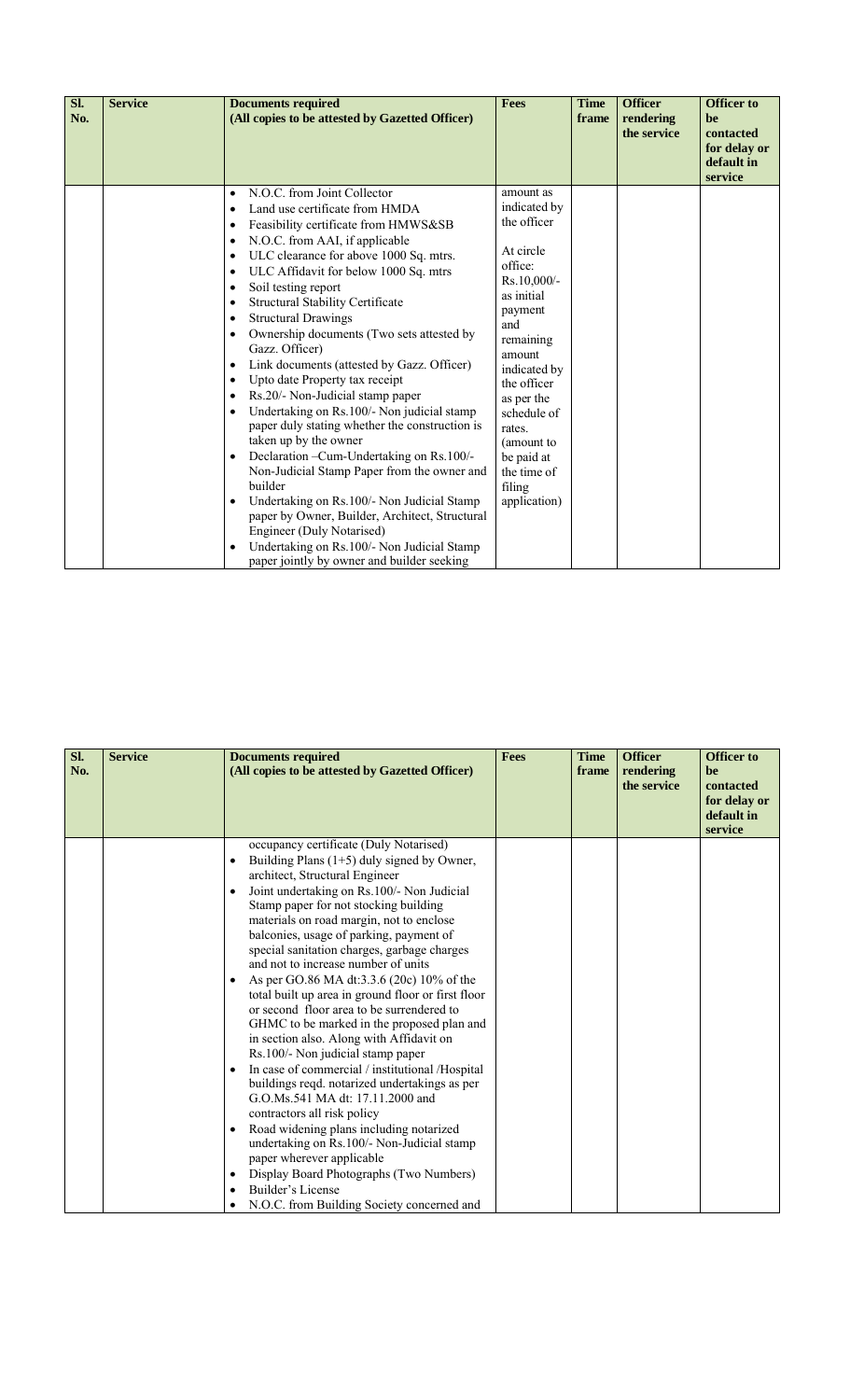| Sl.<br>No. | <b>Service</b>        | <b>Documents required</b><br>(All copies to be attested by Gazetted Officer)                                                                                                                                                                                                                                                                                                                                                                                                                                                                                                                                                                                                                                                                                                                                                                                                                                                                                                          | <b>Fees</b>                                                                                                                                                                       | <b>Time</b><br>frame | <b>Officer</b><br>rendering<br>the service | <b>Officer</b> to<br>be<br>contacted<br>for delay or<br>default in<br>service |
|------------|-----------------------|---------------------------------------------------------------------------------------------------------------------------------------------------------------------------------------------------------------------------------------------------------------------------------------------------------------------------------------------------------------------------------------------------------------------------------------------------------------------------------------------------------------------------------------------------------------------------------------------------------------------------------------------------------------------------------------------------------------------------------------------------------------------------------------------------------------------------------------------------------------------------------------------------------------------------------------------------------------------------------------|-----------------------------------------------------------------------------------------------------------------------------------------------------------------------------------|----------------------|--------------------------------------------|-------------------------------------------------------------------------------|
|            |                       | in case of MLA Colony Road No.12, Banjara<br>hills, NOC from the District Collector.<br>Soft copy of the proposed plan                                                                                                                                                                                                                                                                                                                                                                                                                                                                                                                                                                                                                                                                                                                                                                                                                                                                |                                                                                                                                                                                   |                      |                                            |                                                                               |
| 28.        | Sub-division of Plots | Layout Application and Plans duly signed by<br>$\bullet$<br>the Owner, Architect<br>License copy of Architect from C.A. / Engineer<br>$\bullet$<br>from GHMC for next 3 years<br>Rs.2/- judicial stamps<br>$\bullet$<br>Town Survey record from M.R.O. & original<br>$\bullet$<br>and copy attested<br>Previously Sanctioned Plan, if any<br>$\bullet$<br>ULC clearance for above 1000 Sq. mtrs.<br>$\bullet$<br>ULC Affidavit (Below 1000 Sq. mtrs)<br>$\bullet$<br>Ownership documents for the total site area<br>$\bullet$<br>(Two sets attested by Gazz. Officer)<br>Latest Encumbrance Certificate<br>$\bullet$<br>Ownership documents for the plot area to be<br>$\bullet$<br>sub-divided (Two sets)<br>attested by Gazz.<br>Officer).<br>Link documents (attested by Gazz. Officer) two<br>$\bullet$<br>sets<br>Upto date property tax receipt<br>$\bullet$<br>Rs.20/- Non-judicial stamp paper<br>$\bullet$<br>Sub-division Plans showing the total site $(1+5)$<br>$\bullet$ | At Head<br>office:<br>Rs.10,000/-<br>at the time<br>of filing<br>application.<br><b>Balance</b><br>amount as<br>indicated by<br>the officer<br>as per the<br>schedule of<br>rates | 30<br>days           | <b>CCP</b>                                 | AC<br>(Planning)                                                              |

| Sl.<br>No. | <b>Service</b>           | <b>Documents required</b><br>(All copies to be attested by Gazetted Officer)                                                                                                                                                                                                                                                                                                                                                                                                                                                                                                                                                                                                                                                                                                                                                                                                                                                                                                      | <b>Fees</b>                                                                                                                                                                        | <b>Time</b><br>frame | <b>Officer</b><br>rendering<br>the service | <b>Officer to</b><br>be<br>contacted<br>for delay or<br>default in<br>service |
|------------|--------------------------|-----------------------------------------------------------------------------------------------------------------------------------------------------------------------------------------------------------------------------------------------------------------------------------------------------------------------------------------------------------------------------------------------------------------------------------------------------------------------------------------------------------------------------------------------------------------------------------------------------------------------------------------------------------------------------------------------------------------------------------------------------------------------------------------------------------------------------------------------------------------------------------------------------------------------------------------------------------------------------------|------------------------------------------------------------------------------------------------------------------------------------------------------------------------------------|----------------------|--------------------------------------------|-------------------------------------------------------------------------------|
|            |                          | duly signed by Owner, Architect                                                                                                                                                                                                                                                                                                                                                                                                                                                                                                                                                                                                                                                                                                                                                                                                                                                                                                                                                   |                                                                                                                                                                                    |                      |                                            |                                                                               |
| 29.        | <b>Layout Permission</b> | Layout Application and Plans duly signed by<br>the Owner, Architect<br>License copy of Architect from C.A. / Engineer<br>$\bullet$<br>from GHMC for next 3 years.<br>Rs.2/- judicial stamps<br>$\bullet$<br>Town Survey record from M.R.O. & original<br>and copy attested<br>Previous Sanctioned Plan, if any<br>$\bullet$<br>ULC clearance for above 1000 Sq.mtrs.<br>$\bullet$<br>ULC Affidavit (Below 1000 Sq.mtrs)<br>$\bullet$<br>Ownership documents for the total site area<br>$\bullet$<br>(Two sets attested by Gazz.<br>Officer)<br>Latest Encumbrance Certificate<br>$\bullet$<br>Ownership documents for the plot area to be<br>sub-divided (Two sets<br>attested by Gazz.<br>Officer).<br>Link documents (attested by Gazz. Officer) two<br>$\bullet$<br>sets<br>Upto date property tax receipt<br>$\bullet$<br>Rs.20/- Non-judicial stamp paper.<br>$\bullet$<br>Sub-division Plans showing the total site $(1+5)$<br>$\bullet$<br>duly signed by Owner, Architect | At Head<br>office:<br>Rs.10,000/-<br>at the time<br>of filing<br>application.<br><b>Balance</b><br>amount as<br>indicated by<br>the officer<br>as per the<br>schedule of<br>rates. | 60<br>days           | <b>CCP</b>                                 | AC<br>(Planning)                                                              |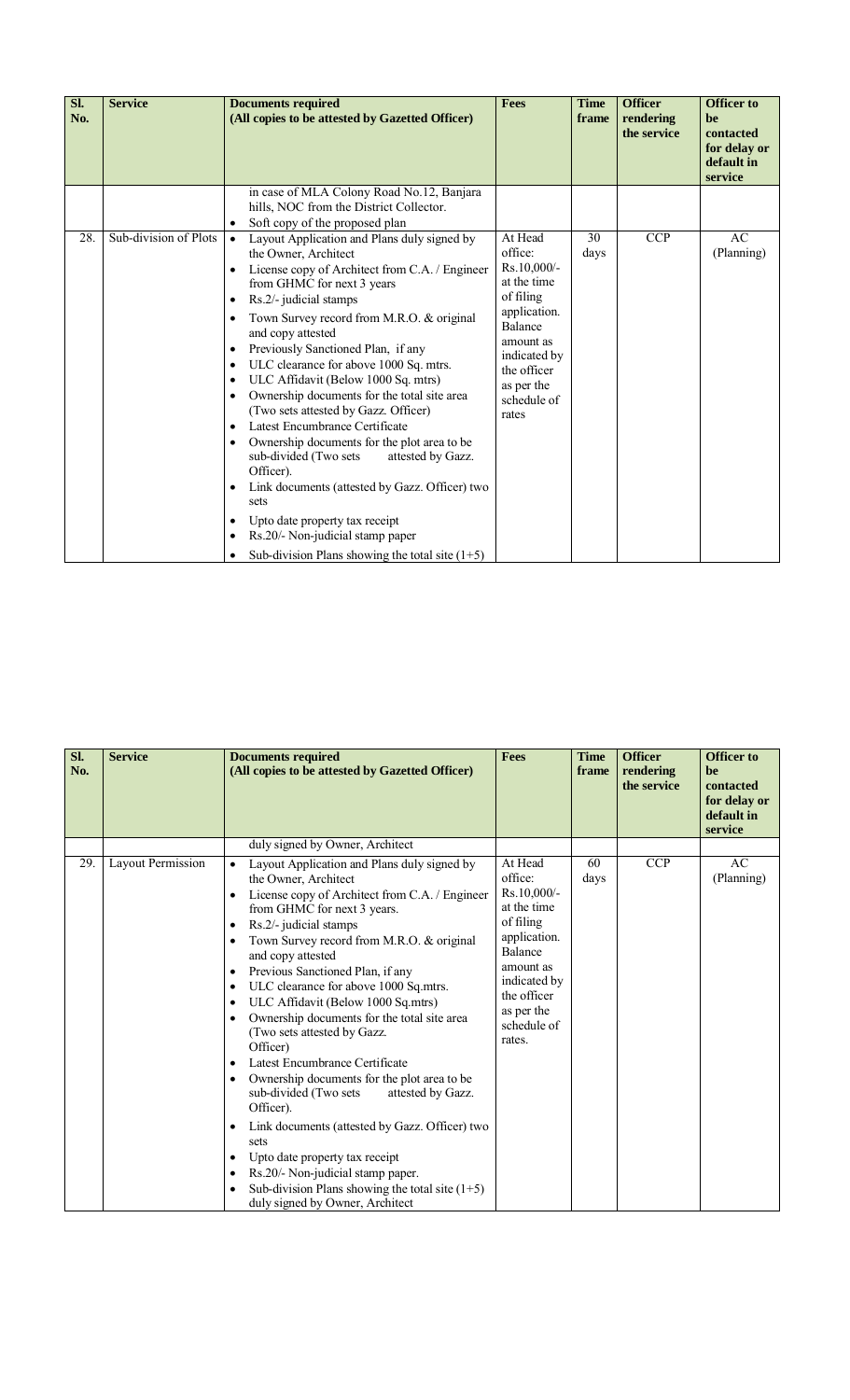| SI.<br>No. | <b>Service</b>                                     | <b>Documents required</b><br>(All copies to be attested by Gazetted Officer)                                                                                                                                                                                  | Fees                                                                                                                                                       | <b>Time</b><br>frame | <b>Officer</b><br>rendering<br>the service | <b>Officer to</b><br>be<br>contacted<br>for delay or<br>default in<br>service |
|------------|----------------------------------------------------|---------------------------------------------------------------------------------------------------------------------------------------------------------------------------------------------------------------------------------------------------------------|------------------------------------------------------------------------------------------------------------------------------------------------------------|----------------------|--------------------------------------------|-------------------------------------------------------------------------------|
| 30.        | Certified copy of<br><b>Building Permission</b>    | Application (in prescribed format)<br>$\bullet$<br>Deposit of advance copy charges<br>$\bullet$                                                                                                                                                               | $Rs.500/- at$<br>the time of<br>filing<br>application.<br><b>Balance</b><br>amount as<br>indicated by<br>the officer<br>concerned<br>after<br>verification | 15<br>days           | ACP/CP                                     | DC/ZC                                                                         |
| 31.        | Occupancy<br>certificate<br>(floor wise)           | Application (in prescribed format)<br>$\bullet$<br>Building completion certificate<br>$\bullet$<br>Photographs of building.<br>$\bullet$<br>Copy of sanctioned plan.<br>$\bullet$<br>HMWS&SB connection details<br>$\bullet$<br>Electricity bill<br>$\bullet$ | No fee at<br>the time of<br>filing<br>application.                                                                                                         | 15<br>days           | ACP/CP/CCP                                 | DC/ZC/AC<br>(Planning)                                                        |
| 32.        | Action on<br>encroachments<br>on Public Properties |                                                                                                                                                                                                                                                               |                                                                                                                                                            | 15<br>days           | <b>ACP</b>                                 | DC                                                                            |
| 33.        | Action on<br>Unauthorized<br>Constructions         |                                                                                                                                                                                                                                                               |                                                                                                                                                            | 30<br>days           | ACP                                        | DC                                                                            |
|            | F. Bio-diversity and Sports                        |                                                                                                                                                                                                                                                               |                                                                                                                                                            |                      |                                            |                                                                               |
| 34.        | Temporary use of                                   | Application (in prescribed format)<br>$\bullet$                                                                                                                                                                                                               | As indicated                                                                                                                                               | 15                   | Assistant                                  | Director                                                                      |

| SI.<br>No. | <b>Service</b>                                    | <b>Documents required</b><br>(All copies to be attested by Gazetted Officer)                                                                 | <b>Fees</b>                                                                            | <b>Time</b><br>frame | <b>Officer</b><br>rendering<br>the service | <b>Officer to</b><br>be<br>contacted<br>for delay or<br>default in<br>service |
|------------|---------------------------------------------------|----------------------------------------------------------------------------------------------------------------------------------------------|----------------------------------------------------------------------------------------|----------------------|--------------------------------------------|-------------------------------------------------------------------------------|
|            | Parks and Sports<br>facility                      | Programme schedule<br>$\bullet$                                                                                                              | by the<br>officer<br>concerned                                                         | days                 | Director<br>(Sports)                       | (Sports)                                                                      |
| 35.        | Grievance on<br>Maintenance of<br>Parks           | $\blacksquare$                                                                                                                               |                                                                                        | 15<br>days           | Assistant<br>Director<br>(Horticulture)    | Director<br>(Horticulture                                                     |
| G. Sports  |                                                   |                                                                                                                                              |                                                                                        |                      |                                            |                                                                               |
| 36.        | Registration of<br>Membership in<br>Swimming pool | Application (in prescribed format)<br>$\bullet$<br>2 Passport size photos<br>⊏<br>Medical fitness certificate<br>Г                           | $Rs.10/-$ for<br>application<br>form<br>For<br>membership<br>$-Rs. 500/-$<br>per month | 15<br>days           | Assistant<br>Director<br>(Sports)          | Director<br>(Sports)                                                          |
|            | H. Urban Community Development (UCD)              |                                                                                                                                              |                                                                                        |                      |                                            |                                                                               |
| 37.        | Registration in<br><b>AASARA</b>                  | AASARA Application form along with<br>Age proof<br>$\bullet$<br>Residence proof<br>$\bullet$<br>2 passport photos<br>$\bullet$               |                                                                                        | 15<br>days           | Project<br>Officer<br>(AASARA)             | Project<br>Director<br>(UCD)                                                  |
| 38.        | Registration in<br><b>VIKASAM</b>                 | Vikasam Application form along with:<br>2 passport size photos<br>$\bullet$<br>Disability certificate<br>$\bullet$<br>Age proof<br>$\bullet$ | ٠                                                                                      | 15<br>days           | Project<br>Officer<br>(VIKASAM)            | Project<br>Director<br>(UCD)                                                  |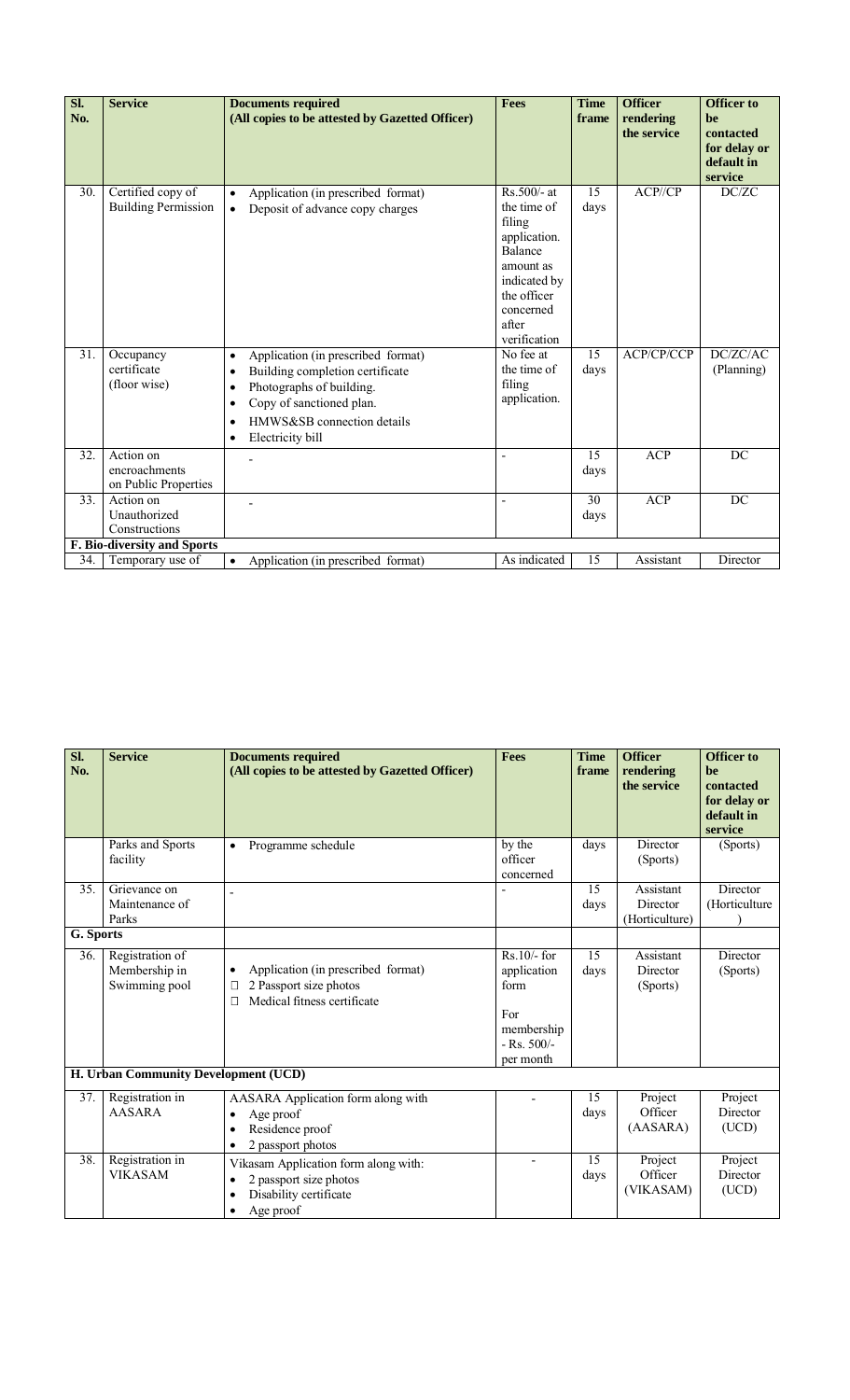| Sl.<br>No. | <b>Service</b>   | <b>Documents required</b><br>(All copies to be attested by Gazetted Officer) | <b>Fees</b> | <b>Time</b><br>frame | <b>Officer</b><br>rendering<br>the service | <b>Officer to</b><br>be<br>contacted<br>for delay or<br>default in<br>service |
|------------|------------------|------------------------------------------------------------------------------|-------------|----------------------|--------------------------------------------|-------------------------------------------------------------------------------|
|            |                  | Residence proof                                                              |             |                      |                                            |                                                                               |
| 39.        | Grievance on UCD | ۰                                                                            |             | 15                   | Dy. Project                                | DC                                                                            |
|            | activities       |                                                                              |             | days                 | Officer                                    |                                                                               |

**Note:**

- Application forms are available at all Citizens Service Centres, MeeSeva Centres (for select services) and GHMC website (www.ghmc.gov.in).
- The days referred in timeframe column mean working days.
- Services related to birth and death certificates are available at MeeSeva service centers.
- If the above time frame is not adhered to, compensation would be paid by GHMC at Rs.50/- per day to the applicants for licenses/permissions/certificates who have paid fees/charges to GHMC for services. This compensation will be recovered from the person who is responsible for delay in service delivery.
- **4.4. Contact Officers:** The details of all officers to be contacted for service delivery are given in Annexure 1
- **4.5. Jurisdiction details:** Details of jurisdiction of offices where citizens can avail services are given in Annexure 2 **4.6. Electronic Services:**
	- **A. Website:** By logging on to the website (www.ghmc.gov.in) a citizen can avail the following services**.**

| SI.<br>N <sub>0</sub> | <b>Services</b> | What services can be availed       |
|-----------------------|-----------------|------------------------------------|
|                       | Property Tax    | 1) Self assessment of property tax |
|                       |                 | 2) Payment of property tax         |

|    | Vacant Land Tax (VLT)                                                                                              | View details of VLT                                            |
|----|--------------------------------------------------------------------------------------------------------------------|----------------------------------------------------------------|
|    | Trade License                                                                                                      | 1) Apply for trade licence<br>2) View trade license amount due |
| 4. | Download application forms related to LRS, CSC,<br>Application forms<br>VIKASAM, Contractors Application Form etc. |                                                                |

- **B. Mee Seva Center:** By visiting Mee Seva center, citizens can avail the following services:
	- $\Box$  Correction in Birth and death certificate
	- $\Box$  Issue of Birth and death certificate
	- $\Box$  Child name inclusion
	- $\Box$  Non availability birth and death certificate
	- $\Box$  Payment of property tax and trade license

## **5. Facilities Available to Citizens for Obtaining Information:**

- a. **Help desk**: All the Circle, Zonal and Head Office of GHMC have citizen's service centres to provide information and relevant forms.
- b. **Website**: The GHMC Website (http://www.ghmc.gov.in) is designed to provide information to citizens on civic services. For instance, citizens can obtain details of all application processes in **How Do I** section and download application forms etc.

### **6. Grievance/Complaint Redress Mechanism:**

The GHMC has a mechanism for effective resolution of grievances/complaints of citizens. The details are given below:

## **Grievance/Complaint Filing Mechanism**

| How to file your grievance/complaint |                 |                 |  |  |
|--------------------------------------|-----------------|-----------------|--|--|
| Mode of filing                       | Whom to contact | Mode of contact |  |  |